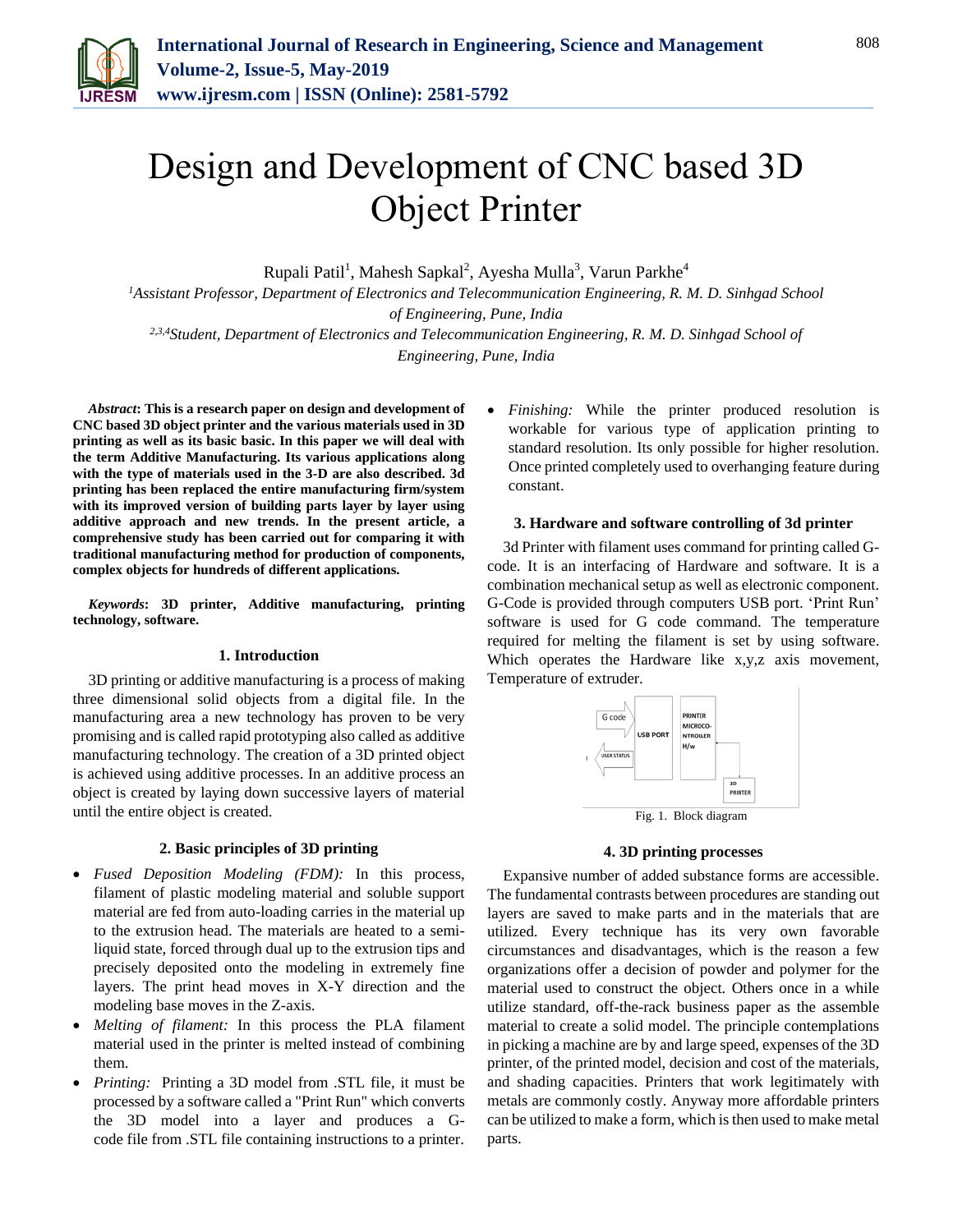

# **5. 3D printer construction and working**

## *A. CNC Machine Hardware*

The 3D printers essentially rely upon the development and guideline of CNC machine. A large portion of the 3D printers are costly, however there are some ongoing patterns in 3D printer which causes decrease in the cost of 3D printer. For the most part 3D printer are use for more in leisure activities as opposed to modern application. Organizations have likewise understood the capability of a buyer showcase for 3D printers and in that capacity have been forcefully seeking devotees with less expensive and better models.

- 1x Desktop Computer Power Supply
- 3x Stepper Motor Drivers (Easy driver)
- 1x Arduino UNO
- Wires
- Various screws/nuts/bolts
- Soldering Iron
- 2x rectangular casing for printing
- 2x metallic square plate
- M-M/M-F wires
- Drill.

## **6. Advantages**

- *Save money:* Prototyping infusion shape devices and creation runs are costly speculations. The 3D printing process permits the formation of parts and additionally apparatuses through added substance producing at rates much lower than customary machining.
- *Faster Idea developer:* 3D printing enables thoughts to grow quicker. Having the capacity to print an idea around the same time it was structured contracts an improvement procedure from what may have been months to various days, helping organizations remain one stage in front of the other.
- *Fail fast, fail cheap:* 3D printing permits an item engineer to make achievements at beginning periods that are moderately economical prompting better items and less costly impasses.
- *Personalization:* With standard large scale manufacturing, all parts fall off the mechanical production system or out of the shape the equivalent. With 3D printing, one can customize, tweak a section to particularly fit their necessities, which takes into account custom fits in the therapeutic ventures and causes set individuals to expound their thought in new world.

## **7. Various challenges while incorporating 3d printing**

- *Restriction in Speed:* For substantial amounts of products, AM would be troublesome and require an impressive increment in speed of 3D printing.
- *Materials:* Research on the sort of material to be

utilized in 3D printing is still in procedure in this way there is a constraint in the assortment of materials that can be utilized.

- *Genuine world sealing:* Changes in temperature and climatic conditions can influence the 3D printing procedure. It might likewise require a gifted staff to run the 3D printer.
- *Post-processing:* It is done physically and is an extraordinary procedure. If there should arise an occurrence of medium or high generation volume this may turn into a critical issue.

#### **8. Environmental aspects**

Two central point influencing the Cumulative Energy Demand (CED) of 3D printed Products are: Choice of the material for printing and the measure of material utilized in assembling an item. Perceptions demonstrates that 3D printed items devour less vitality as they require less material. A move to plastics and metals may happen bringing about conceivably higher vitality requests. 3D printer uses a material which is basic for the development of the item, in this manner unimportant or less waste is delivered. The item shaped is lighter in weight and in this manner less fuel is required. There is a network called RepRap which makes self-repeating printers and are centered around chiefly reused waste materials and are monetarily less expensive.

## **9. Application**

- *Restorative industry:* The viewpoint for therapeutic utilization of 3D printing is developing at an amazingly quick pace as masters are using 3D imprinting in further developed ways. Patients around the world are encountering improved nature of consideration through 3D printed inserts and prosthetics at no other time seen.
- *Bio-printing:* As of the mid two-thousands 3D printing innovation has been considered by biotech firms and the scholarly world for conceivable use in tissue building applications where organs and body parts are assembled utilizing inkjet methods. Layers of living cells are saved onto a gel medium and gradually developed to frame three dimensional structures. We allude to this field of inquire about with the term: bioprinting.
- *Aviation and flight enterprises:* The development in use of 3D imprinting in the aviation also, aeronautics ventures can, for a substantial part, be gotten from the advancements in the metal added substance producing segment. NASA for example prints ignition chamber liners utilizing specific laser liquefying and as of walk 2015 the FAA cleared GE Aviation's first 3D printed motor part to a laser sintered lodging for a blower bay temperature sensor.